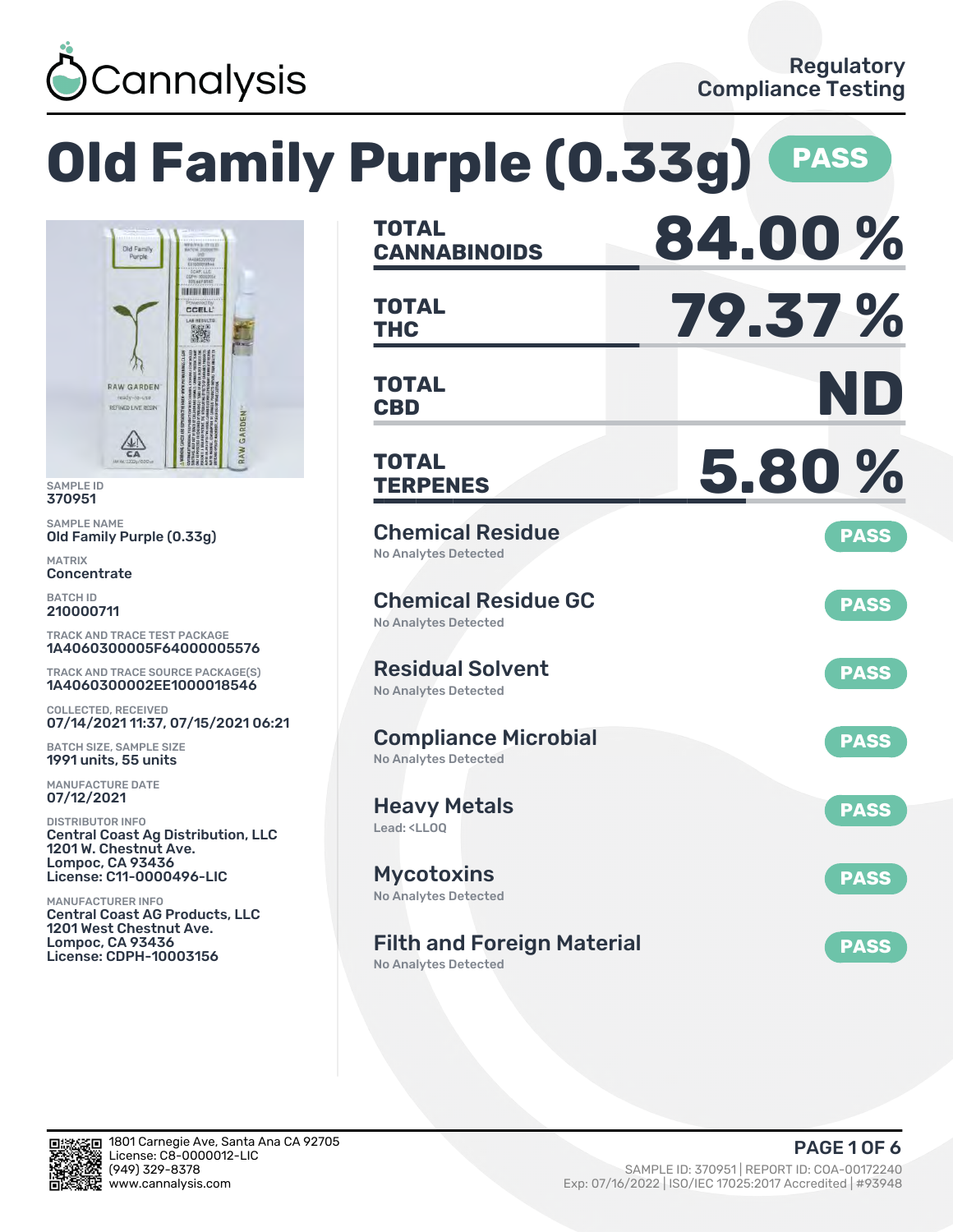

# CANNABINOID ANALYSIS

Total THC,CBD value(s) have been decarboxylated.

| TOTAL THC:          | 793.7 mg/g (79.37 %), 261.92 mg per package |
|---------------------|---------------------------------------------|
| TOTAL CBD:          | ND                                          |
| TOTAL CANNABINOIDS: | 840.0 mg/g (84.00 %)                        |

UNIT OF MEASUREMENT: Milligrams per Gram(mg/g)

| <b>ANALYTE</b>         | <b>RESULT</b>         | LOD    | <b>LLOO</b> | <b>ANALYTE</b>   | <b>RESULT</b>       | <b>LOD</b> | LLOO   |
|------------------------|-----------------------|--------|-------------|------------------|---------------------|------------|--------|
| THCa                   | ND                    | 0.2000 | 0.4000      | CBD <sub>v</sub> | ND.                 | 0.2000     | 0.4000 |
| D9THC                  | 793.7 mg/g (79.37 %)  | 0.2000 | 0.4000      | CBGa             | <b>ND</b>           | 0.2000     | 0.4000 |
| D8THC                  | <b>ND</b>             | 0.2000 | 0.4000      | <b>CBG</b>       | 36.61 mg/g (3.661%) | 0.2000     | 0.4000 |
| <b>THC<sub>v</sub></b> | 9.651 mg/g (0.9651 %) | 0.2000 | 0.4000      | CBN              | ND.                 | 0.2000     | 0.4000 |
| CBDa                   | <b>ND</b>             | 0.2000 | 0.4000      | CBC              | ND.                 | 0.2000     | 0.4000 |
| <b>CBD</b>             | ND                    | 0.2000 | 0.4000      |                  |                     |            |        |
|                        |                       |        |             |                  |                     |            |        |

### ADDITIONAL INFORMATION

| Method:              | SOP-TECH-001 | Sample Prepped: 07/15/2021 14:29  | Sample Approved: 07/16/2021 12:24  |  |
|----------------------|--------------|-----------------------------------|------------------------------------|--|
| Instrument: UPLC-DAD |              | Sample Analyzed: 07/15/2021 16:07 | Prep-Analytical Batch: 31039-25210 |  |



# TERPENE ANALYSIS

UNIT OF MEASUREMENT: Milligrams per Gram(mg/g)

| TUTAL TERPENES: |  |
|-----------------|--|
|                 |  |
|                 |  |

TOTAL TERPENES: 58.07 mg/g (5.807 %)

| <b>ANALYTE</b>          | <b>RESULT</b>                                                                                                                                      | <b>LOD</b> | <b>LLOQ</b> |  | <b>ANALYTE</b>         | <b>RESULT</b>                                       | <b>LOD</b> | <b>LLOQ</b> |
|-------------------------|----------------------------------------------------------------------------------------------------------------------------------------------------|------------|-------------|--|------------------------|-----------------------------------------------------|------------|-------------|
| 3-Carene                | <b>ND</b>                                                                                                                                          | 1.000      | 2.500       |  | Alpha bisabolol        | <ll0q< td=""><td>0.1000</td><td>0.5000</td></ll0q<> | 0.1000     | 0.5000      |
| Alpha cedrene           | ND                                                                                                                                                 | 1.000      | 2.500       |  | Alpha humulene         | 1.332 mg/g $(0.1332%)$                              | 0.5000     | 1.000       |
| Alpha pinene            | 3.995 mg/g (0.3995 %)                                                                                                                              | 0.1000     | 1.000       |  | Alpha terpinene        | <b>ND</b>                                           | 0.5000     | 1.000       |
| Alpha terpineol         | <lloq< td=""><td>0.3260</td><td>0.6520</td><td></td><td>Beta caryophyllene</td><td>6.110 mg/g (0.6110 %)</td><td>0.5000</td><td>1.000</td></lloq<> | 0.3260     | 0.6520      |  | Beta caryophyllene     | 6.110 mg/g (0.6110 %)                               | 0.5000     | 1.000       |
| Beta myrcene            | 27.24 mg/g (2.724 %)                                                                                                                               | 0.5000     | 1.000       |  | Beta pinene            | 2.078 mg/g $(0.2078%)$                              | 0.6070     | 1.214       |
| Borneol                 | <b>ND</b>                                                                                                                                          | 1.000      | 2.500       |  | Camphene               | <b>ND</b>                                           | 0.5000     | 1.000       |
| Camphor                 | <b>ND</b>                                                                                                                                          | 0.1000     | 0.5000      |  | Caryophyllene oxide ND |                                                     | 0.5000     | 2.500       |
| Cedrol                  | <b>ND</b>                                                                                                                                          | 0.5000     | 1.000       |  | Cis geraniol           | <b>ND</b>                                           | 1.000      | 2.500       |
| Cis nerolidol           | <b>ND</b>                                                                                                                                          | 2.500      | 5.000       |  | Eucalyptol             | <b>ND</b>                                           | 0.1000     | 0.5000      |
| Fenchol                 | <lloq< td=""><td>0.5000</td><td>1.000</td><td></td><td>Fenchone</td><td><b>ND</b></td><td>0.1000</td><td>0.5000</td></lloq<>                       | 0.5000     | 1.000       |  | Fenchone               | <b>ND</b>                                           | 0.1000     | 0.5000      |
| Gamma terpinene         | <b>ND</b>                                                                                                                                          | 0.1000     | 0.5000      |  | Gamma terpineol        | <b>ND</b>                                           | 0.2090     | 0.5230      |
| Geranyl acetate         | <b>ND</b>                                                                                                                                          | 0.1000     | 0.5000      |  | Guaiol                 | <b>ND</b>                                           | 2.500      | 5.000       |
| Isoborneol              | <b>ND</b>                                                                                                                                          | 0.5000     | 1.000       |  | Isopulegol             | <b>ND</b>                                           | 2.500      | 5.000       |
| Limonene                | 7.499 mg/g (0.7499 %)                                                                                                                              | 0.5000     | 2.500       |  | Linalool               | 2.278 mg/g $(0.2278%)$                              | 0.5000     | 1.000       |
| Menthol                 | <b>ND</b>                                                                                                                                          | 1.000      | 2.500       |  | Ocimene 1              | <b>ND</b>                                           | 0.1550     | 0.3100      |
| Ocimene 2               | 3.764 mg/g (0.3764 %)                                                                                                                              | 0.3450     | 1.725       |  | P-cymene               | <b>ND</b>                                           | 0.5230     | 1.045       |
| P-mentha-1,5-diene ND   |                                                                                                                                                    | 0.5000     | 1.000       |  | Pulegone               | <b>ND</b>                                           | 0.1000     | 0.5000      |
| Sabinene                | <b>ND</b>                                                                                                                                          | 0.5000     | 1.000       |  | Terpinolene            | 3.770 mg/g (0.3770 %)                               | 0.1000     | 0.5000      |
| Trans beta farnesene ND |                                                                                                                                                    | 2.500      | 5.000       |  | Trans geraniol         | <b>ND</b>                                           | 0.5000     | 2.500       |
| Trans nerolidol         | <b>ND</b>                                                                                                                                          | 0.5000     | 2.500       |  | Valencene              | <b>ND</b>                                           | 0.5000     | 1.000       |

| <b>ANALYTE</b>      | <b>RESULT</b>                                       | LOD    | LLOQ   |
|---------------------|-----------------------------------------------------|--------|--------|
| Alpha bisabolol     | <lloq< td=""><td>0.1000</td><td>0.5000</td></lloq<> | 0.1000 | 0.5000 |
| Alpha humulene      | 1.332 mg/g $(0.1332%)$                              | 0.5000 | 1.000  |
| Alpha terpinene     | <b>ND</b>                                           | 0.5000 | 1.000  |
| Beta caryophyllene  | 6.110 mg/g $(0.6110\%)$                             | 0.5000 | 1.000  |
| Beta pinene         | 2.078 mg/g (0.2078 %)                               | 0.6070 | 1.214  |
| Camphene            | <b>ND</b>                                           | 0.5000 | 1.000  |
| Caryophyllene oxide | <b>ND</b>                                           | 0.5000 | 2.500  |
| Cis geraniol        | <b>ND</b>                                           | 1.000  | 2.500  |
| Eucalyptol          | <b>ND</b>                                           | 0.1000 | 0.5000 |
| Fenchone            | <b>ND</b>                                           | 0.1000 | 0.5000 |
| Gamma terpineol     | <b>ND</b>                                           | 0.2090 | 0.5230 |
| Guaiol              | <b>ND</b>                                           | 2.500  | 5.000  |
| <b>sopulegol</b>    | <b>ND</b>                                           | 2.500  | 5.000  |
| Linalool            | 2.278 mg/g $(0.2278%)$                              | 0.5000 | 1.000  |
| Ocimene 1           | <b>ND</b>                                           | 0.1550 | 0.3100 |
| P-cymene            | <b>ND</b>                                           | 0.5230 | 1.045  |
| Pulegone            | <b>ND</b>                                           | 0.1000 | 0.5000 |
| Terpinolene         | 3.770 mg/g (0.3770 %)                               | 0.1000 | 0.5000 |
| Trans geraniol      | <b>ND</b>                                           | 0.5000 | 2.500  |
| Valencene           | <b>ND</b>                                           | 0.5000 | 1.000  |



PAGE 2 OF 6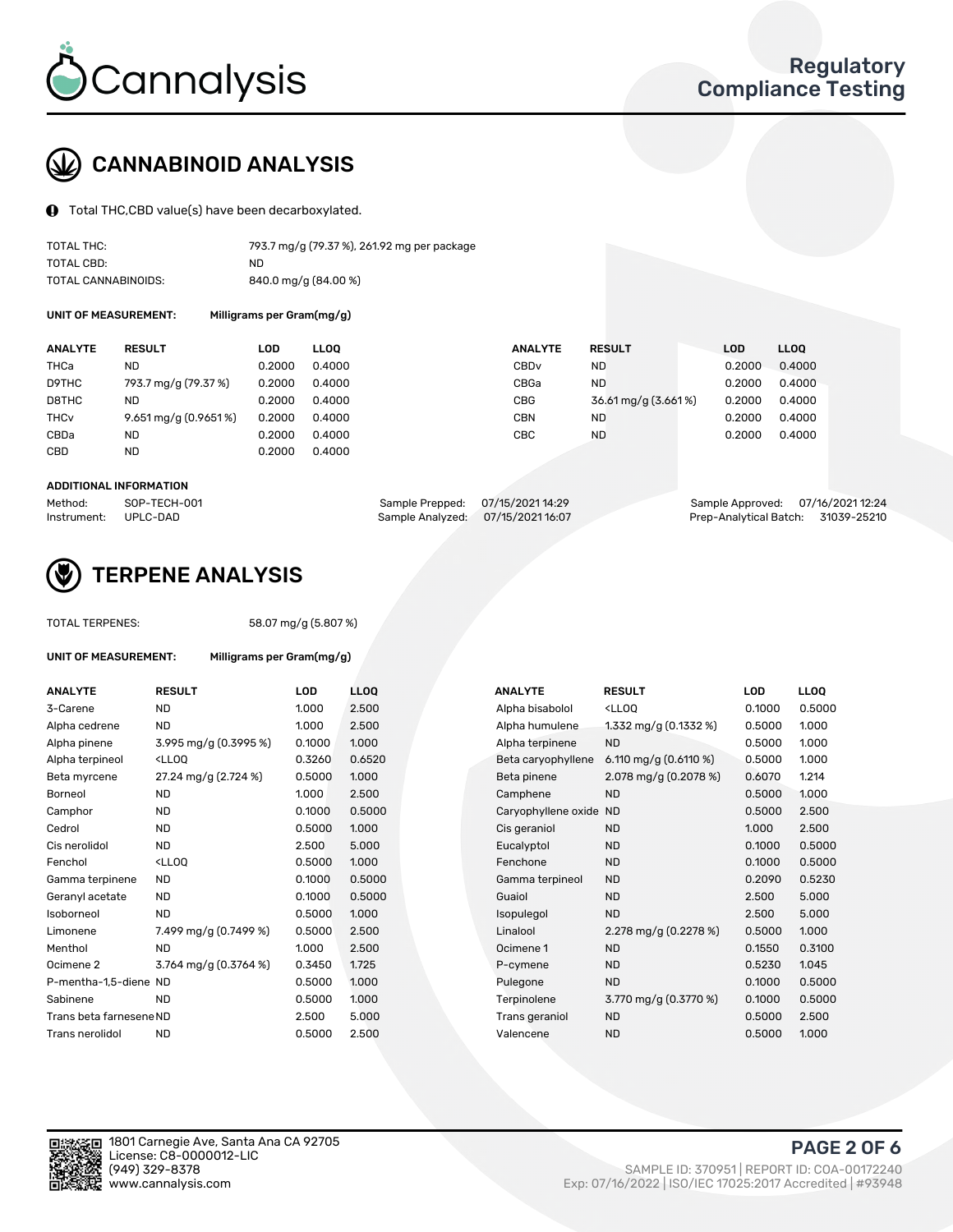

## Regulatory Compliance Testing

#### ADDITIONAL INFORMATION

Method: SOP-TECH-027 Sample Prepped: 07/15/2021 15:20 Sample Approved: 07/16/2021 16:37 Prep-Analytical Batch: 31041-25205



CHEMICAL RESIDUE ANALYSIS PASS

UNIT OF MEASUREMENT: Micrograms per Gram(ug/g)

| <b>ANALYTE</b>    | <b>RESULT</b> | LOD    | LLOQ   | <b>ACTION LEVEL</b> |      | <b>ANALYTE</b>      | <b>RESULT</b> | LOD    | <b>LLOQ</b> | <b>ACTION LEVEL</b> |      |
|-------------------|---------------|--------|--------|---------------------|------|---------------------|---------------|--------|-------------|---------------------|------|
| Abamectin         | <b>ND</b>     | 0.0200 | 0.0400 | 0.1000              | Pass | Acephate            | <b>ND</b>     | 0.0200 | 0.0400      | 0.1000              | Pass |
| Acequinocyl       | <b>ND</b>     | 0.0200 | 0.0400 | 0.1000              | Pass | Acetamiprid         | <b>ND</b>     | 0.0200 | 0.0400      | 0.1000              | Pass |
| Aldicarb          | <b>ND</b>     | 0.0200 | 0.0400 | 0.0                 | Pass | Azoxystrobin        | <b>ND</b>     | 0.0200 | 0.0400      | 0.1000              | Pass |
| Bifenazate        | <b>ND</b>     | 0.0200 | 0.0400 | 0.1000              | Pass | <b>Bifenthrin</b>   | <b>ND</b>     | 0.0200 | 0.0400      | 3.000               | Pass |
| <b>Boscalid</b>   | <b>ND</b>     | 0.0200 | 0.0400 | 0.1000              | Pass | Carbarvl            | <b>ND</b>     | 0.0200 | 0.0400      | 0.5000              | Pass |
| Carbofuran        | <b>ND</b>     | 0.0200 | 0.0400 | 0.0                 | Pass | Chlorantraniliprole | <b>ND</b>     | 0.0200 | 0.0400      | 10.00               | Pass |
| Clofentezine      | <b>ND</b>     | 0.0200 | 0.0400 | 0.1000              | Pass | Coumaphos           | <b>ND</b>     | 0.0200 | 0.0400      | 0.0                 | Pass |
| Cyfluthrin        | <b>ND</b>     | 0.4000 | 1.000  | 2.000               | Pass | Cypermethrin        | <b>ND</b>     | 0.4000 | 1.000       | 1.000               | Pass |
| Daminozide        | <b>ND</b>     | 0.0200 | 0.0400 | 0.0                 | Pass | Diazinon            | <b>ND</b>     | 0.0200 | 0.0400      | 0.1000              | Pass |
| <b>Dichlorvos</b> | <b>ND</b>     | 0.0200 | 0.0400 | 0.0                 | Pass | Dimethoate          | <b>ND</b>     | 0.0200 | 0.0400      | 0.0                 | Pass |
| Dimethomorph      | <b>ND</b>     | 0.0200 | 0.0400 | 2.000               | Pass | <b>Ethoprophos</b>  | <b>ND</b>     | 0.0200 | 0.0400      | 0.0                 | Pass |
| Etofenprox        | <b>ND</b>     | 0.0200 | 0.0400 | 0.0                 | Pass | Etoxazole           | <b>ND</b>     | 0.0200 | 0.0400      | 0.1000              | Pass |
| Fenhexamid        | <b>ND</b>     | 0.0200 | 0.0400 | 0.1000              | Pass | Fenoxycarb          | <b>ND</b>     | 0.0200 | 0.0400      | 0.0                 | Pass |
| Fenpyroximate     | <b>ND</b>     | 0.0200 | 0.0400 | 0.1000              | Pass | Fipronil            | <b>ND</b>     | 0.0400 | 0.1000      | 0.0                 | Pass |
| Flonicamid        | <b>ND</b>     | 0.0200 | 0.0400 | 0.1000              | Pass | Fludioxonil         | <b>ND</b>     | 0.0200 | 0.0400      | 0.1000              | Pass |
| Hexythiazox       | <b>ND</b>     | 0.0200 | 0.0400 | 0.1000              | Pass | Imazalil            | <b>ND</b>     | 0.0200 | 0.0400      | 0.0                 | Pass |
| Imidacloprid      | <b>ND</b>     | 0.0200 | 0.0400 | 5.000               | Pass | Kresoxim methyl     | <b>ND</b>     | 0.0200 | 0.0400      | 0.1000              | Pass |
| Malathion         | <b>ND</b>     | 0.0200 | 0.0400 | 0.5000              | Pass | Metalaxyl           | <b>ND</b>     | 0.0200 | 0.0400      | 2.000               | Pass |
| Methiocarb        | <b>ND</b>     | 0.0200 | 0.0400 | 0.0                 | Pass | Methomyl            | <b>ND</b>     | 0.0200 | 0.0400      | 1.000               | Pass |
| Mevinphos         | <b>ND</b>     | 0.0200 | 0.0400 | 0.0                 | Pass | Myclobutanil        | <b>ND</b>     | 0.0200 | 0.0400      | 0.1000              | Pass |
| Naled             | <b>ND</b>     | 0.0200 | 0.0400 | 0.1000              | Pass | Oxamyl              | <b>ND</b>     | 0.0200 | 0.0400      | 0.5000              | Pass |
| Paclobutrazol     | <b>ND</b>     | 0.0200 | 0.0400 | 0.0                 | Pass | Permethrins         | <b>ND</b>     | 0.0400 | 0.1000      | 0.5000              | Pass |
| Phosmet           | <b>ND</b>     | 0.0200 | 0.0400 | 0.1000              | Pass | Piperonyl butoxide  | <b>ND</b>     | 0.0200 | 0.0400      | 3.000               | Pass |
| Prallethrin       | <b>ND</b>     | 0.0200 | 0.0400 | 0.1000              | Pass | Propiconazole       | <b>ND</b>     | 0.0200 | 0.0400      | 0.1000              | Pass |
| Propoxur          | <b>ND</b>     | 0.0200 | 0.0400 | 0.0                 | Pass | Pyrethrins          | <b>ND</b>     | 0.0200 | 0.0400      | 0.5000              | Pass |
| Pyridaben         | <b>ND</b>     | 0.0200 | 0.0400 | 0.1000              | Pass | Spinetoram          | <b>ND</b>     | 0.0200 | 0.0400      | 0.1000              | Pass |
| Spinosad          | <b>ND</b>     | 0.0300 | 0.0700 | 0.1000              | Pass | Spiromesifen        | <b>ND</b>     | 0.0200 | 0.0400      | 0.1000              | Pass |
| Spirotetramat     | <b>ND</b>     | 0.0200 | 0.0400 | 0.1000              | Pass | Spiroxamine         | <b>ND</b>     | 0.0200 | 0.0400      | 0.0                 | Pass |
| Tebuconazole      | <b>ND</b>     | 0.0200 | 0.0400 | 0.1000              | Pass | Thiacloprid         | <b>ND</b>     | 0.0200 | 0.0400      | 0.0                 | Pass |
| Thiamethoxam      | <b>ND</b>     | 0.0200 | 0.0400 | 5.000               | Pass | Trifloxystrobin     | <b>ND</b>     | 0.0200 | 0.0400      | 0.1000              | Pass |

## ADDITIONAL INFORMATION

Method: SOP-TECH-002 Sample Prepped: 07/15/2021 13:18 Sample Approved: 07/16/2021 11:50<br>Instrument: LC-MS/MS Sample Analyzed: 07/15/2021 13:25 Prep-Analytical Batch: 31035-25195 Prep-Analytical Batch: 31035-25195

PAGE 3 OF 6

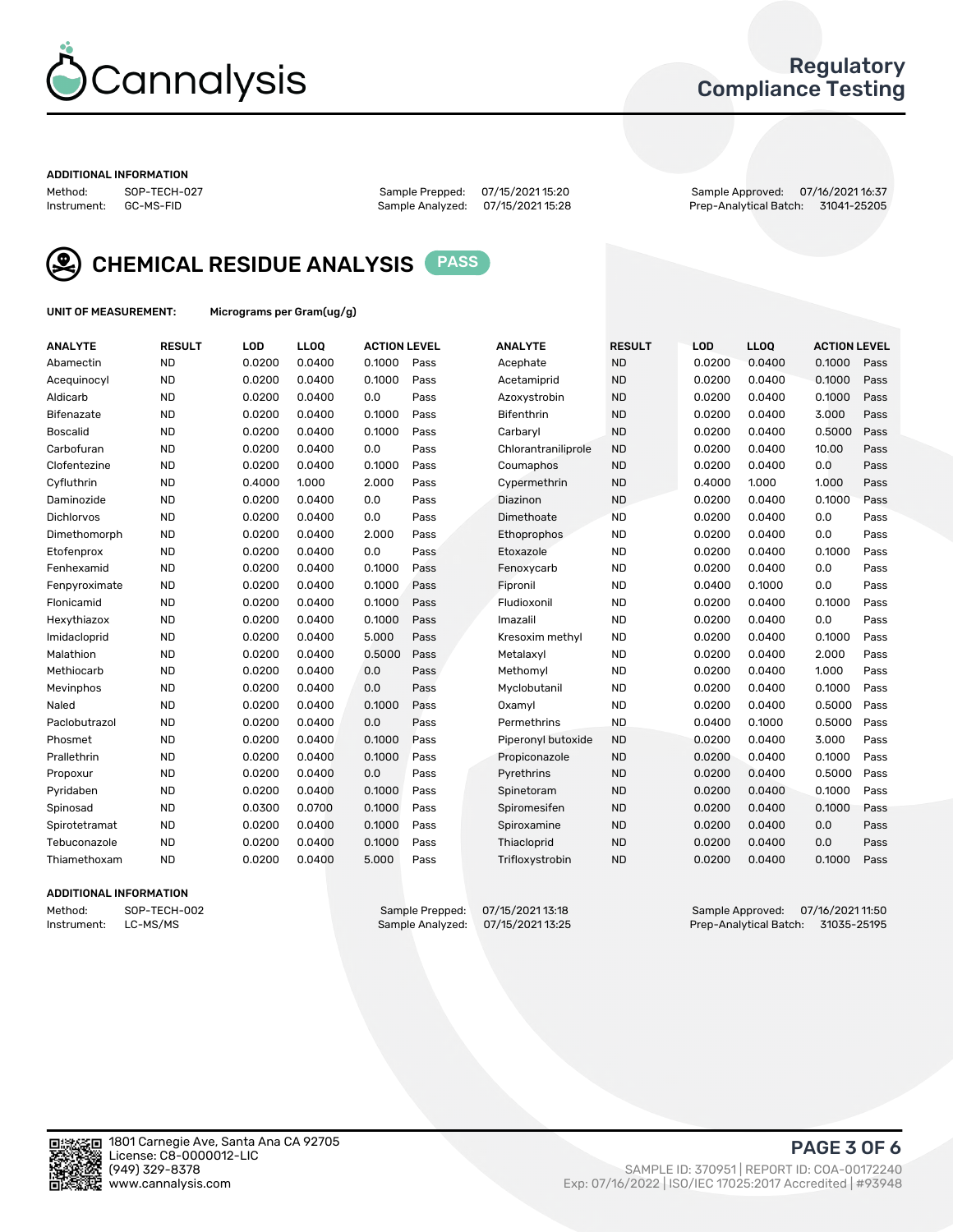

# CHEMICAL RESIDUE GC ANALYSIS PASS

| Microgra |
|----------|
|          |

ms per Gram(ug/g)

| <b>ANALYTE</b>                | <b>RESULT</b> | LOD    | <b>LLOO</b> | <b>ACTION LEVEL</b> |                 | <b>ANALYTE</b>   | <b>RESULT</b> | LOD    | <b>LLOO</b>      | <b>ACTION LEVEL</b> |      |
|-------------------------------|---------------|--------|-------------|---------------------|-----------------|------------------|---------------|--------|------------------|---------------------|------|
| Captan                        | <b>ND</b>     | 0.1000 | 0.2000      | 0.7000              | Pass            | Chlordane        | <b>ND</b>     | 0.0109 | 0.0136           | 0.0                 | Pass |
| Methyl parathion              | <b>ND</b>     | 0.0400 | 0.1000      | 0.0                 | Pass            | <b>PCNB</b>      | <b>ND</b>     | 0.0200 | 0.0400           | 0.1000              | Pass |
| Chlorfenapyr                  | <b>ND</b>     | 0.0800 | 0.1000      | 0.0                 | Pass            | Chlorpyrifos     | <b>ND</b>     | 0.0800 | 0.1000           | 0.0                 | Pass |
| <b>ADDITIONAL INFORMATION</b> |               |        |             |                     |                 |                  |               |        |                  |                     |      |
| Method:                       | SOP-TECH-010  |        |             |                     | Sample Prepped: | 07/15/2021 13:19 |               |        | Sample Approved: | 07/16/2021 10:37    |      |

## ADDI<sup>-</sup>

| repped: | 07/15/2021 13:19 |  |
|---------|------------------|--|
| alyzed: | 07/15/2021 13:25 |  |
|         |                  |  |

## Instrument: GC-MS/MS Sample Analyzed: 07/15/2021 13:25 Prep-Analytical Batch: 31036-25196



UNIT OF MEASUREMENT: Micrograms per Gram(ug/g)

| <b>ANALYTE</b>    | <b>RESULT</b> | LOD    | <b>LLOO</b> | <b>ACTION LEVEL</b> |      | <b>ANALYTE</b>           | <b>RESULT</b> | LOD    | <b>LLOO</b> | <b>ACTION LEVEL</b> |      |
|-------------------|---------------|--------|-------------|---------------------|------|--------------------------|---------------|--------|-------------|---------------------|------|
| Acetone           | <b>ND</b>     | 50.00  | 100.0       | 5000                | Pass | Acetonitrile             | <b>ND</b>     | 50.00  | 100.0       | 410.0               | Pass |
| Benzene           | <b>ND</b>     | 0.5000 | 1.000       | 1.000               | Pass | <b>Butane</b>            | <b>ND</b>     | 50.00  | 100.0       | 5000                | Pass |
| Chloroform        | <b>ND</b>     | 0.5000 | 1.000       | 1.000               | Pass | Ethanol                  | <b>ND</b>     | 50.00  | 100.0       | 5000                | Pass |
| Ethyl Acetate     | <b>ND</b>     | 50.00  | 100.0       | 5000                | Pass | <b>Ethyl Ether</b>       | <b>ND</b>     | 50.00  | 100.0       | 5000                | Pass |
| Ethylene oxide    | <b>ND</b>     | 0.5000 | 1.000       | 1.000               | Pass | Heptane                  | <b>ND</b>     | 50.00  | 100.0       | 5000                | Pass |
| Hexane            | <b>ND</b>     | 50.00  | 100.0       | 290.0               | Pass | <b>Isopropyl Alcohol</b> | <b>ND</b>     | 50.00  | 100.0       | 5000                | Pass |
| Methanol          | <b>ND</b>     | 50.00  | 100.0       | 3000                | Pass | Methylene chloride       | <b>ND</b>     | 0.5000 | 1.000       | 1.000               | Pass |
| Pentane           | <b>ND</b>     | 50.00  | 100.0       | 5000                | Pass | Propane                  | <b>ND</b>     | 50.00  | 200.0       | 5000                | Pass |
| Toluene           | <b>ND</b>     | 50.00  | 100.0       | 890.0               | Pass | Xvlenes                  | <b>ND</b>     | 50.08  | 100.0       | 2170                | Pass |
| Trichloroethylene | <b>ND</b>     | 0.5000 | 1.000       | 1.000               | Pass | 1.2-Dichloroethane       | <b>ND</b>     | 0.5000 | 1.000       | 1.000               | Pass |

### ADDITIONAL INFORMATION

Method: SOP-TECH-021 Sample Prepped: 07/15/2021 17:48 Sample Approved: 07/16/2021 10:25<br>Instrument: HS-GC-MS/FID Sample Analyzed: 07/15/2021 17:50 Prep-Analytical Batch: 31059-25216 Prep-Analytical Batch: 31059-25216



UNIT OF MEASUREMENT: Cycle Threshold (Ct)

| <b>ANALYTE</b> | <b>RESULT</b>              | LOD   | <b>LLOO</b> | <b>ACTION LEVEL</b> |                 | <b>ANALYTE</b>   | <b>RESULT</b> | LOD   | <b>LLOO</b>      | <b>ACTION LEVEL</b> |      |
|----------------|----------------------------|-------|-------------|---------------------|-----------------|------------------|---------------|-------|------------------|---------------------|------|
| A.fumigatus    | <b>ND</b>                  | 33.00 | 0.0         | 0.0                 | Pass            | A. flavus        | <b>ND</b>     | 33.00 | 0.0              | 0.0                 | Pass |
| A. niger       | <b>ND</b>                  | 33.00 | 0.0         | 0.0                 | Pass            | A. terreus       | <b>ND</b>     | 33.00 | 0.0              | 0.0                 | Pass |
| <b>STEC</b>    | <b>ND</b>                  | 33.00 | 0.0         | 0.0                 | Pass            | Salmonella spp   | <b>ND</b>     | 33.00 | 0.0              | 0.0                 | Pass |
|                | ADDITIONAL INFORMATION     |       |             |                     |                 |                  |               |       |                  |                     |      |
| Method:        | SOP-TECH-016, SOP-TECH-022 |       |             |                     | Sample Prepped: | 07/16/2021 07:09 |               |       | Sample Approved: | 07/16/2021 11:21    |      |

Instrument: qPCR Sample Analyzed: 07/16/2021 07:12 Prep-Analytical Batch: 31055-25220



(949) 329-8378 SAMPLE ID: 370951 | REPORT ID: COA-00172240 Exp: 07/16/2022 | ISO/IEC 17025:2017 Accredited | #93948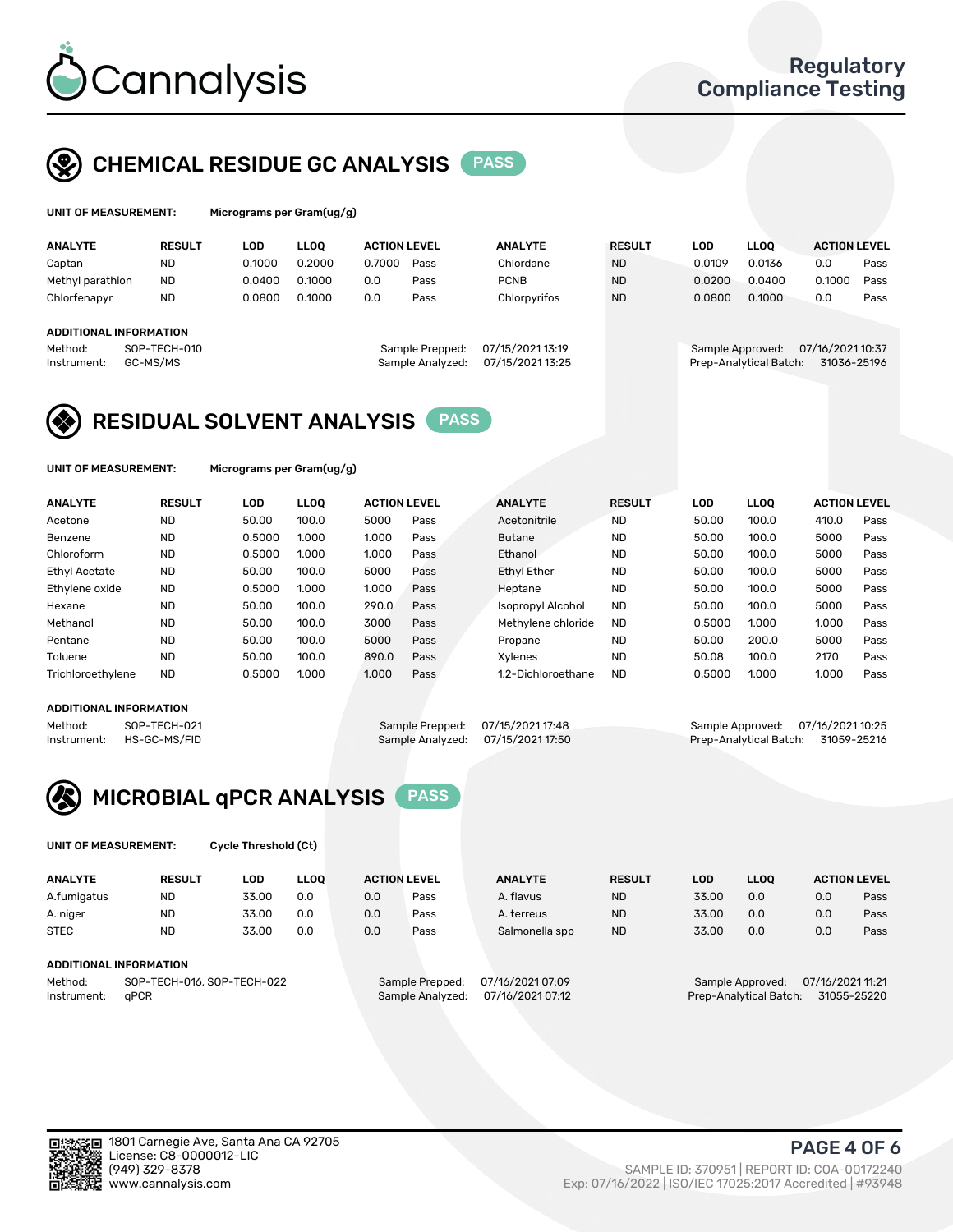

UNIT OF MEASUREMENT: Micrograms per Gram(ug/g)



| <b>ANALYTE</b>                                                                    | <b>RESULT</b>                                                                                                                                                           | <b>LOD</b> | <b>LLOO</b> | <b>ACTION LEVEL</b> |                                     | <b>ANALYTE</b>                       | <b>RESULT</b> | <b>LOD</b> | <b>LLOO</b>                                | <b>ACTION LEVEL</b>             |
|-----------------------------------------------------------------------------------|-------------------------------------------------------------------------------------------------------------------------------------------------------------------------|------------|-------------|---------------------|-------------------------------------|--------------------------------------|---------------|------------|--------------------------------------------|---------------------------------|
| Arsenic                                                                           | <b>ND</b>                                                                                                                                                               | 0.0120     | 0.1000      | 0.2000              | Pass                                | Cadmium                              | <b>ND</b>     | 0.0072     | 0.0500                                     | 0.2000<br>Pass                  |
| Lead                                                                              | <lloq< td=""><td>0.0068</td><td>0.0500</td><td>0.5000</td><td>Pass</td><td>Mercury</td><td><b>ND</b></td><td>0.0060</td><td>0.0500</td><td>0.1000<br/>Pass</td></lloq<> | 0.0068     | 0.0500      | 0.5000              | Pass                                | Mercury                              | <b>ND</b>     | 0.0060     | 0.0500                                     | 0.1000<br>Pass                  |
| <b>ADDITIONAL INFORMATION</b><br>SOP-TECH-013<br>Method:<br>ICP-MS<br>Instrument: |                                                                                                                                                                         |            |             |                     | Sample Prepped:<br>Sample Analyzed: | 07/15/2021 12:33<br>07/15/2021 12:33 |               |            | Sample Approved:<br>Prep-Analytical Batch: | 07/16/2021 11:09<br>31038-25194 |
|                                                                                   | <b>MYCOTOXINS ANALYSIS</b>                                                                                                                                              |            |             |                     |                                     |                                      |               |            |                                            |                                 |
| Micrograms per Kilogram(ug/kg)<br>UNIT OF MEASUREMENT:                            |                                                                                                                                                                         |            |             |                     |                                     |                                      |               |            |                                            |                                 |
| <b>ANALYTE</b>                                                                    | <b>RESULT</b>                                                                                                                                                           | <b>LOD</b> | <b>LLOO</b> | <b>ACTION LEVEL</b> |                                     | <b>ANALYTE</b>                       | <b>RESULT</b> | <b>LOD</b> | <b>LLOO</b>                                | <b>ACTION LEVEL</b>             |

| Aflatoxin B1            | <b>ND</b>              | 1.000 | 2.000 |       | N/A             | Aflatoxin B2     | <b>ND</b> | 2.000 | 5.000            |                  | N/A  |
|-------------------------|------------------------|-------|-------|-------|-----------------|------------------|-----------|-------|------------------|------------------|------|
| Aflatoxin G1            | <b>ND</b>              | 2.000 | 5.000 |       | N/A             | Aflatoxin G2     | <b>ND</b> | 2.000 | 5.000            |                  | N/A  |
| <b>Total Aflatoxins</b> | <b>ND</b>              | 10.00 | 14.00 | 20.00 | Pass            | Ochratoxin A     | <b>ND</b> | 1.000 | 2.000            | 20.00            | Pass |
|                         |                        |       |       |       |                 |                  |           |       |                  |                  |      |
|                         | ADDITIONAL INFORMATION |       |       |       |                 |                  |           |       |                  |                  |      |
| Method:                 | SOP-TECH-020           |       |       |       | Sample Prepped: | 07/15/2021 15:44 |           |       | Sample Approved: | 07/16/2021 11:53 |      |

Instrument: LC-MS/MS Sample Analyzed: 07/15/2021 16:03 Prep-Analytical Batch: 31040-25208

### FILTH & FOREIGN MATERIAL ANALYSIS PASS Q

UNIT OF MEASUREMENT: Filth and Foreign Matter (%, #/3g)

| <b>ANALYTE</b>                                              | <b>RESULT</b> | LOD | <b>LLOO</b> | <b>ACTION LEVEL</b> |                                     | <b>ANALYTE</b>                       | <b>RESULT</b>                                                                 | LOD | LLOO | <b>ACTION LEVEL</b> |      |
|-------------------------------------------------------------|---------------|-----|-------------|---------------------|-------------------------------------|--------------------------------------|-------------------------------------------------------------------------------|-----|------|---------------------|------|
| IF RH ME                                                    | <b>ND</b>     | 0.0 | 0.0         | 1.000               | Pass                                | <b>IFM</b>                           | <b>ND</b>                                                                     | 0.0 | 0.0  | 25.00               | Pass |
| Mold                                                        | <b>ND</b>     | 0.0 | 0.0         | 25.00               | Pass                                | <b>SSCD</b>                          | <b>ND</b>                                                                     | 0.0 | 0.0  | 25.00               | Pass |
| <b>ADDITIONAL INFORMATION</b>                               |               |     |             |                     |                                     |                                      |                                                                               |     |      |                     |      |
| Method:<br>SOP-TECH-009<br>Instrument:<br>Visual Inspection |               |     |             |                     | Sample Prepped:<br>Sample Analyzed: | 07/16/2021 11:13<br>07/16/2021 11:19 | 07/16/2021 11:32<br>Sample Approved:<br>Prep-Analytical Batch:<br>31072-25232 |     |      |                     |      |



PAGE 5 OF 6